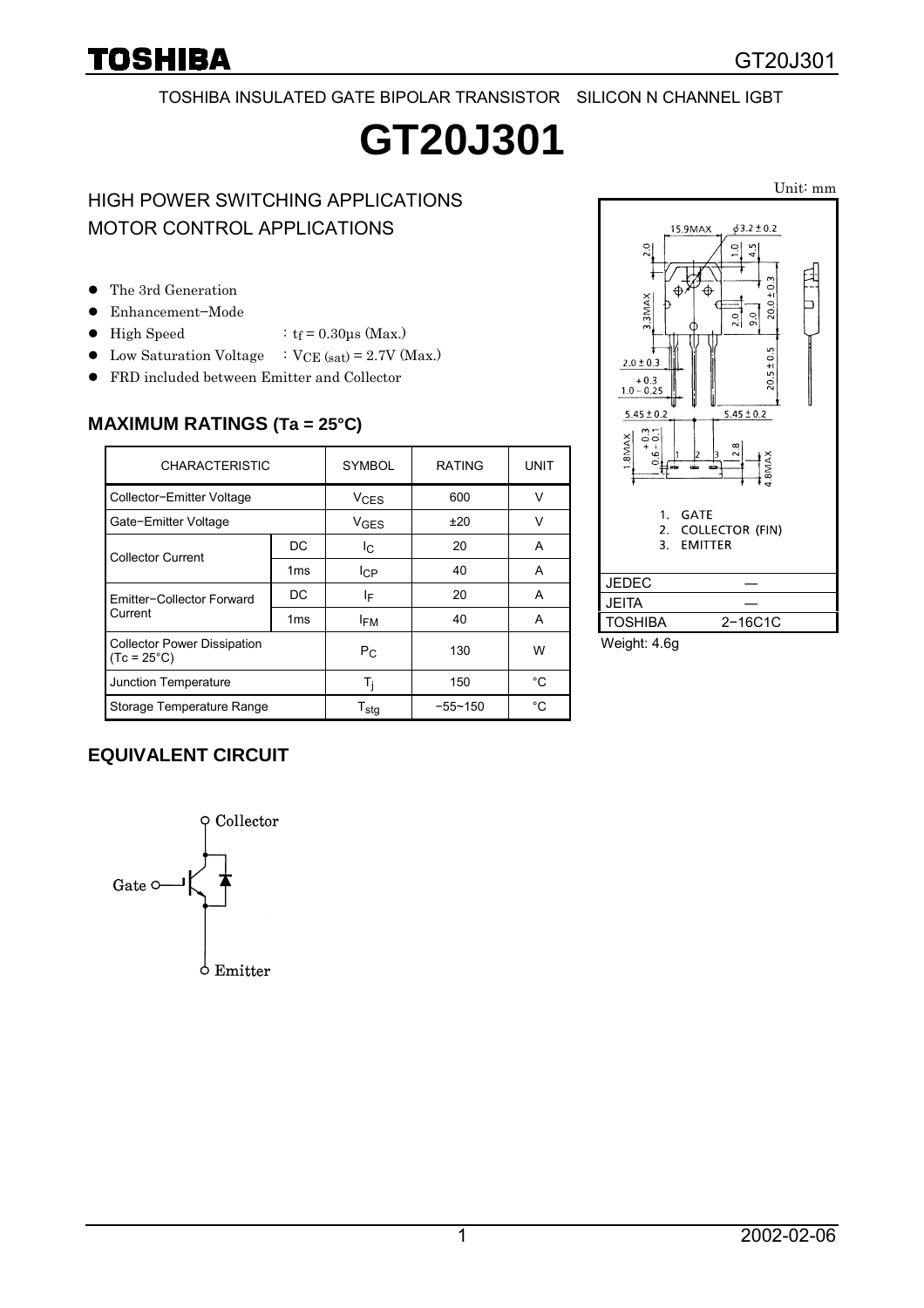### **ELECTRICAL CHARACTERISTICS (Ta = 25°C)**

| <b>CHARACTERISTIC</b>                |                  | <b>SYMBOL</b>    | <b>TEST CONDITION</b>                                                                                          | <b>MIN</b> | TYP. | <b>MAX</b> | <b>UNIT</b>     |
|--------------------------------------|------------------|------------------|----------------------------------------------------------------------------------------------------------------|------------|------|------------|-----------------|
| Gate Leakage Current                 |                  | $I_{\text{GES}}$ | $V_{GF}$ = ±20V, $V_{CF}$ = 0                                                                                  |            |      | ±500       | nA              |
| Collector Cut-Off Current            |                  | lc <sub>ES</sub> | $V_{CF}$ = 600V, $V_{GF}$ = 0                                                                                  |            |      | 1.0        | mA              |
| Gate-Emitter Cut-Off Voltage         |                  | VGE(OFF)         | $I_{C}$ = 2mA, $V_{CF}$ = 5V                                                                                   | 5.0        |      | 8.0        | V               |
| Collector-Emitter Saturation Voltage |                  | $VCE$ (sat)      | $I_{C}$ = 20A, $V_{GF}$ = 15V                                                                                  |            | 2.1  | 2.7        | V               |
| Input Capacitance                    |                  | $C_{\text{ies}}$ | $V_{CE}$ = 20V, $V_{GE}$ = 0, f = 1MHz                                                                         |            | 1450 |            | pF              |
| Switching Time                       | <b>Rise Time</b> | $t_{\rm r}$      | Inductive Load<br>$V_{\rm CC}$ = 300V, I <sub>C</sub> = 20A<br>$V_{GG}$ = ±15V, R <sub>G</sub> = 56Ω<br>(Note) |            | 0.12 |            | μs              |
|                                      | Turn-On Time     | t <sub>on</sub>  |                                                                                                                |            | 0.40 |            |                 |
|                                      | <b>Fall Time</b> | tf               |                                                                                                                |            | 0.15 | 0.30       |                 |
|                                      | Turn-Off Time    | $t_{off}$        |                                                                                                                |            | 0.70 |            |                 |
| Peak Forward Voltage                 |                  | VF               | $I_F = 20A$ , $V_{GF} = 0$                                                                                     |            |      | 2.0        | V               |
| Reverse Recovery Time                |                  | $t_{rr}$         | $I_F = 20A$ , di / dt = -100A / $\mu s$                                                                        |            |      | 200        | ns              |
| Thermal Resistance (IGBT)            |                  | $R_{th (j-c)}$   |                                                                                                                |            |      | 0.96       | °C/W            |
| Thermal Resistance (Diode)           |                  | $R_{th (j-c)}$   |                                                                                                                |            |      | 2.5        | $\degree$ C / W |

Note : Switching time measurement circuit and input / output waveforms



Switching loss measurement waveforms

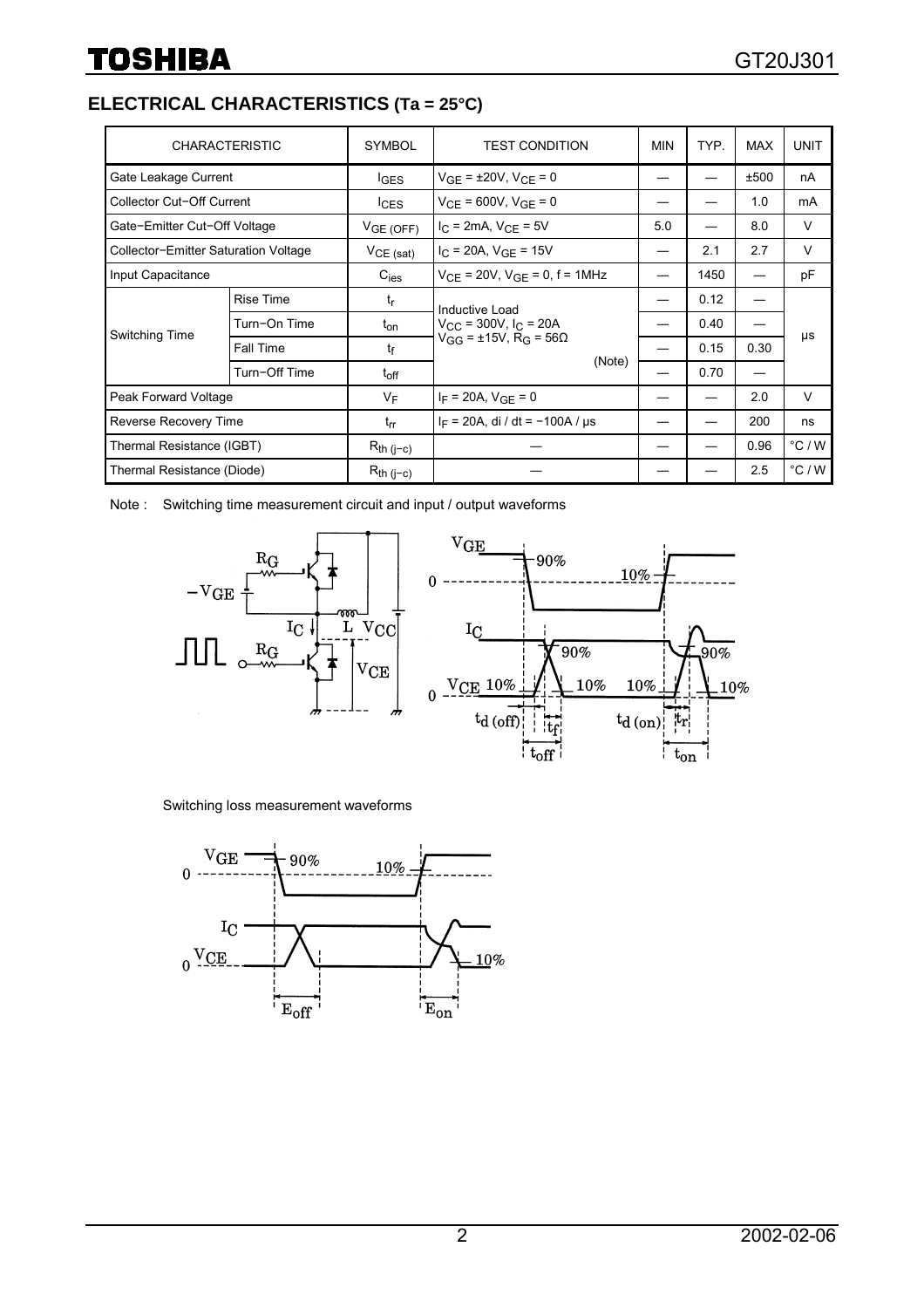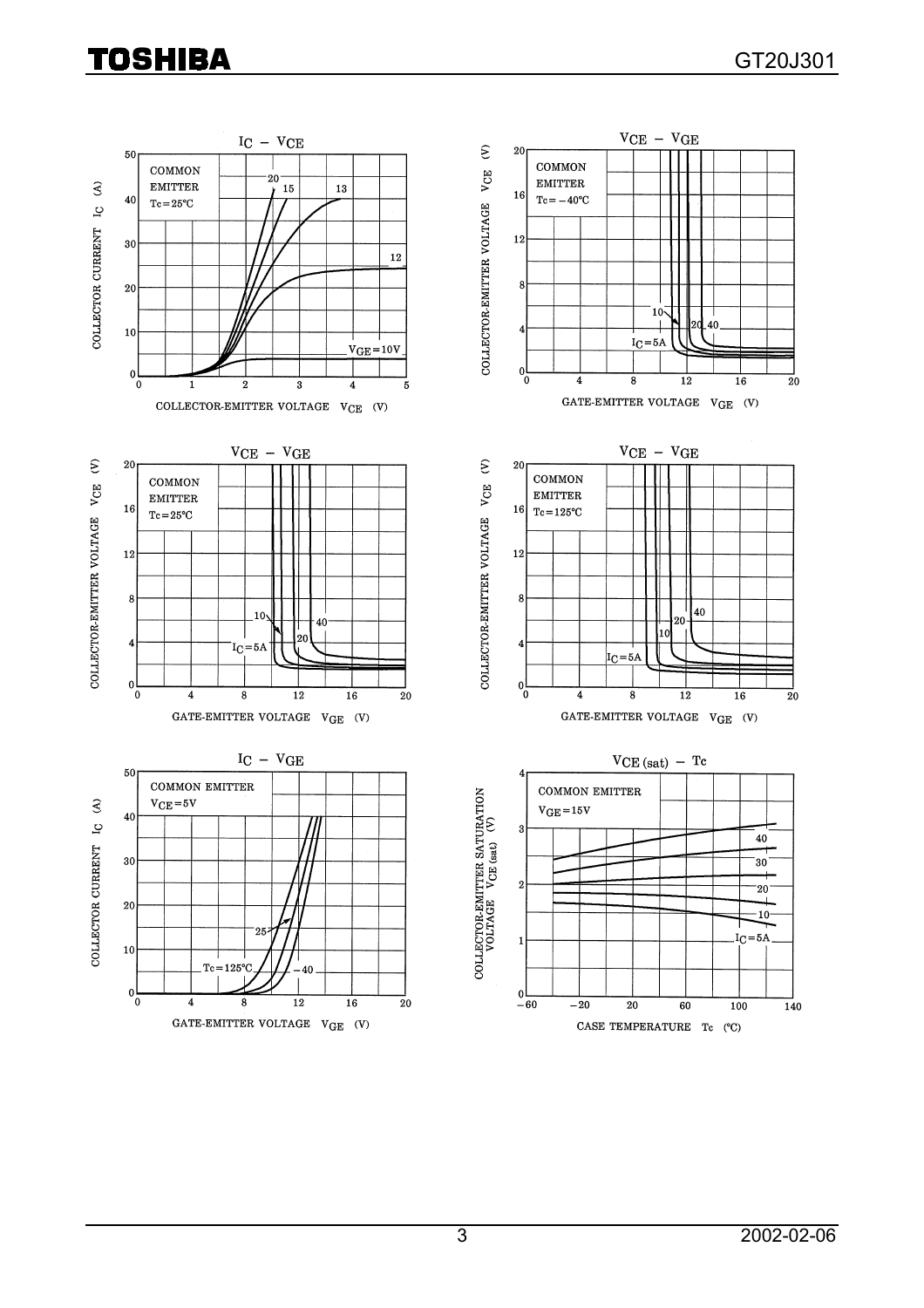## Toshiba

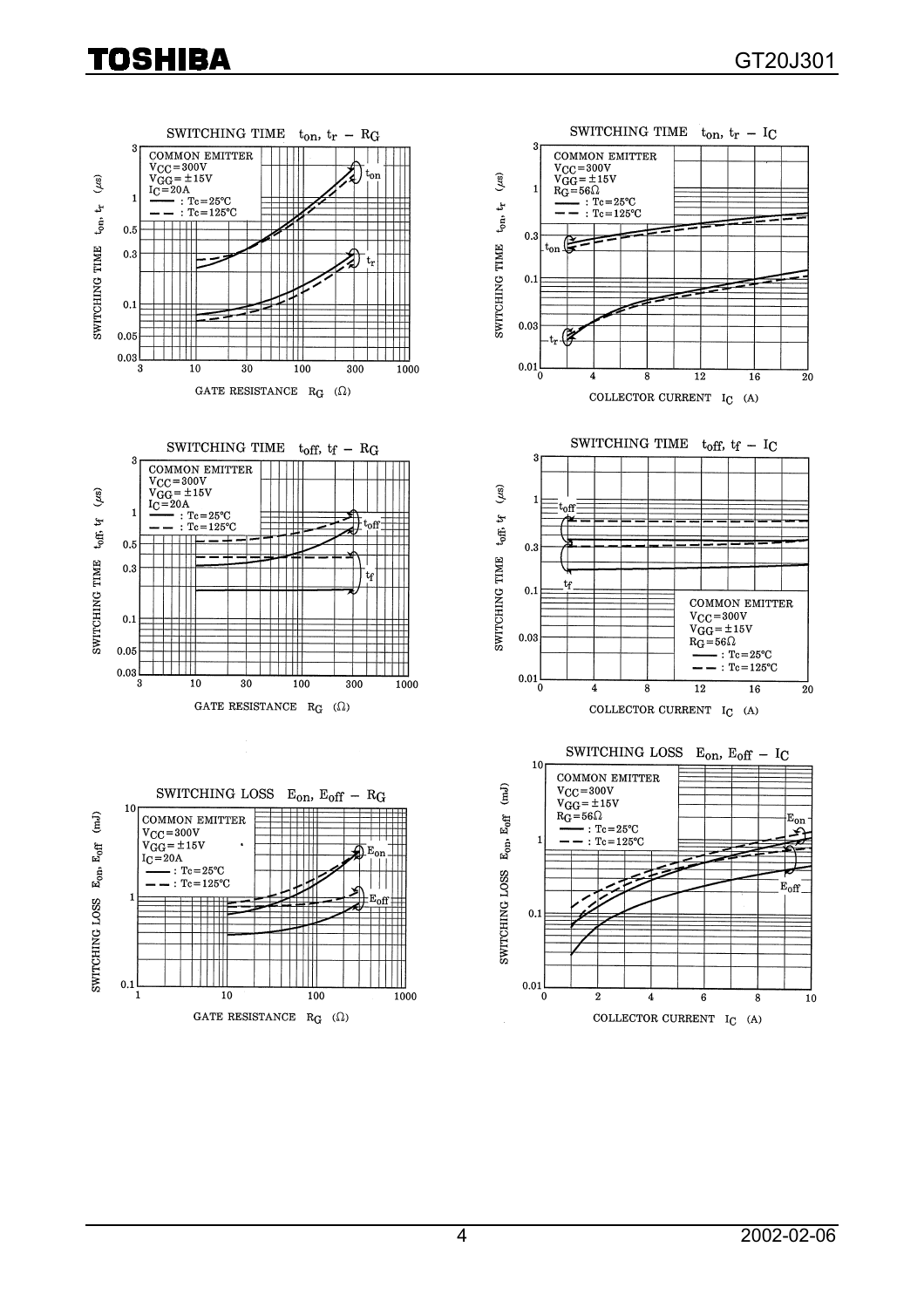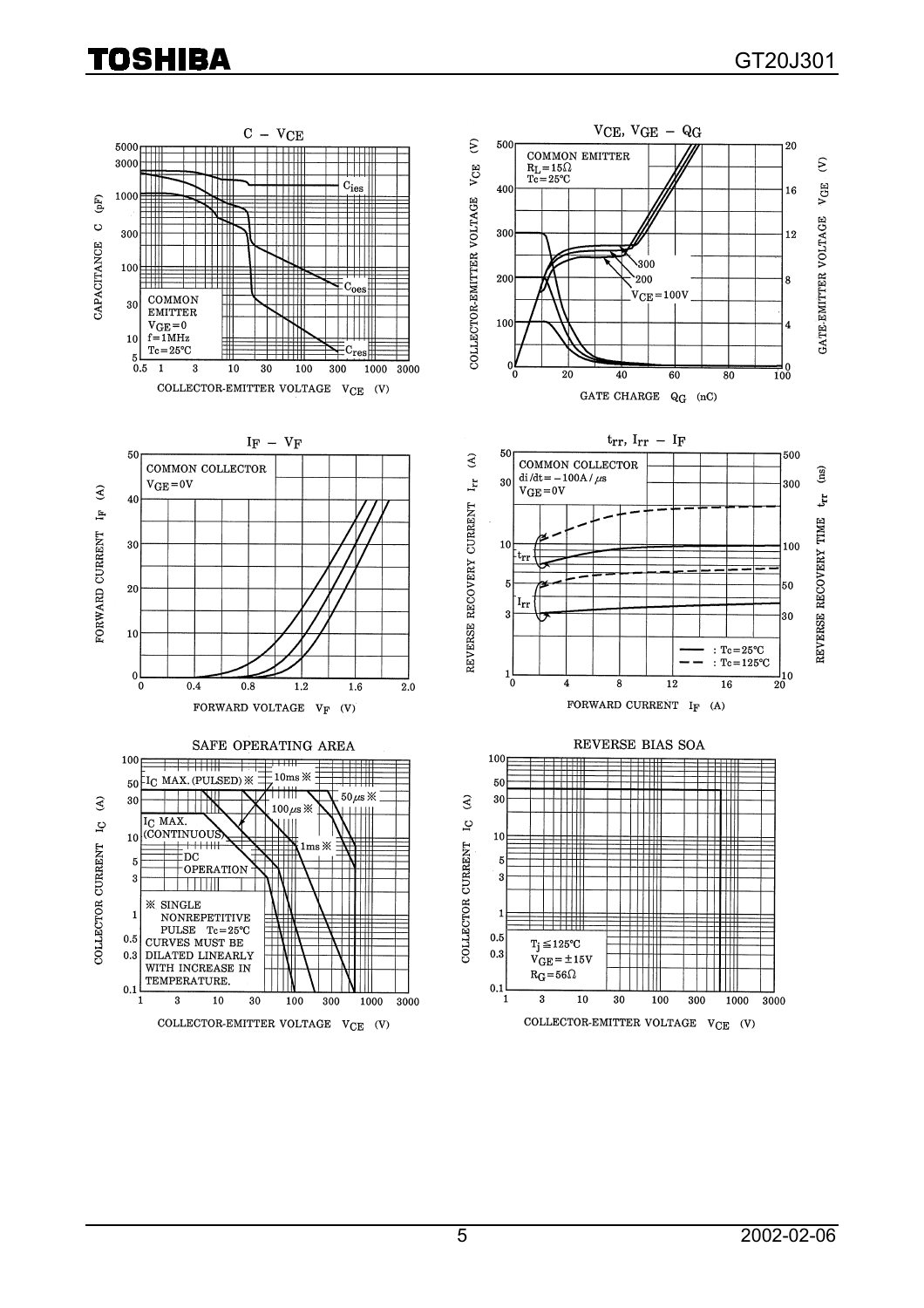